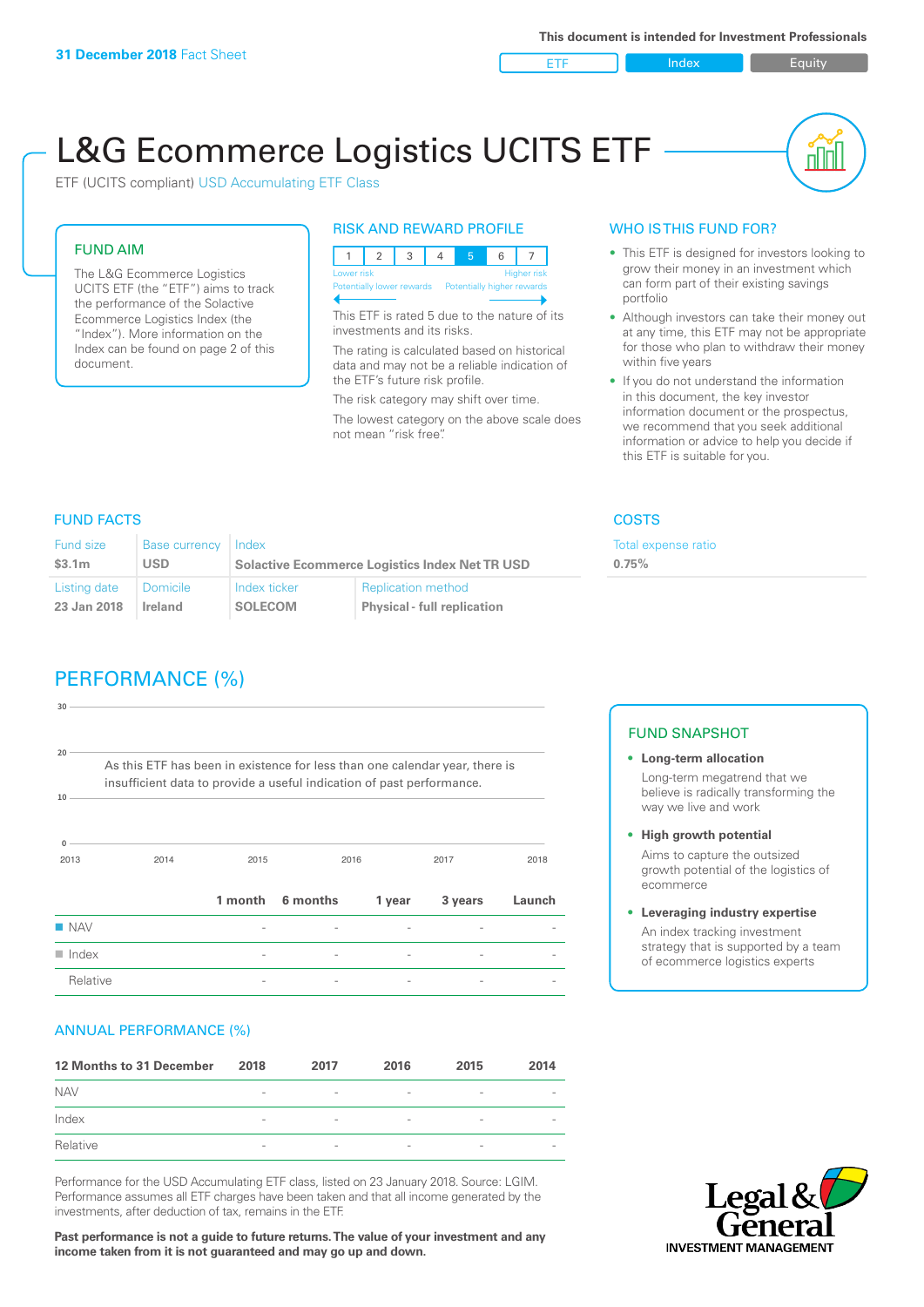# L&G Ecommerce Logistics UCITS ETF

ETF (UCITS compliant) USD Accumulating ETF Class

### INDEX BREAKDOWN

The breakdowns below relate to the Index. The ETF's portfolio may deviate from the below. All data source LGIM unless otherwise stated. Totals may not sum to 100% due to rounding.



### SECTOR (%)

| $\blacksquare$ Industrials | 56.0 |
|----------------------------|------|
| Consumer Discretionary     | 225  |
| Information Technology     | 15.1 |
| ■ Consumer Staples         | 3.2  |
| $\blacksquare$ Financials  | 3.2  |
|                            |      |



# CURRENCY (%)

| $\blacksquare$ USD | 37.2 |
|--------------------|------|
| $\blacksquare$ JPY | 21.3 |
| ■ EUR              | 14.3 |
| CHF                | 6.3  |
| $H$ HKD            | 6.1  |
| $\Box$ GBP         | 5.6  |
| $K$ KRW            | 3.7  |
| $\Box$ CAD         | 2.7  |
| $\blacksquare$ DKK | 2.5  |
|                    |      |



### TOP 10 CONSTITUENTS (%)

| Sinotrans                   | 3.8 |
|-----------------------------|-----|
| <b>CJ</b> Logistics         | 3.7 |
| Synnex                      | 3.5 |
| Hitachi Transport System    | 3.5 |
| Panalpina                   | 34  |
| Logista                     | 3.4 |
| Expeditors                  | 3.3 |
| Vipshop                     | 3.3 |
| Walmart                     | 3.2 |
| <b>SENKO Group Holdings</b> | 3.2 |
|                             |     |

### INDEX DESCRIPTION

The Index aims to track the performance of a basket of stocks of logistics service providers and technology companies who are engaged in ecommerce.

The Index is comprised of companies which are publically traded on various stock exchanges around the world that provide (i) "logistics" services (i.e. the warehousing of goods or the fulfilment and delivery of goods) or (ii) software solutions to companies that provide logistic services in connection with "ecommerce" (i.e. the buying and selling of goods on the internet). A company is only eligible for inclusion in the Index if (1) it is of a sufficient size (determined by reference to the total market value of the proportion of its shares that are publically traded) and (2) it is sufficiently "liquid" (a measure of how actively its shares are traded on a daily basis).

The universe of companies out of which the Index selection is made is refreshed annually in April. However, the Index is reconstituted semi-annually in April and October in accordance with the full selection criteria and all companies are equally weighted within the Index. On a monthly basis, the weight of each company is assessed and, if any of them exceeds 15% of the Index, the weights of all companies are adjusted so that they are again equally weighted within the Index.

### INVESTMENT MANAGER

GO ETF Solutions LLP is the investment manager for each of the exchange traded funds (ETFs) issued by Legal & General UCITS ETF Plc and is responsible for the day-to-day investment management decisions for this ETF. The team is highly experienced with respect to all aspects relating to the management of an ETF portfolio, including collateral management, OTC swap trading, adherence to UCITS regulations and counterparty exposure and monitoring.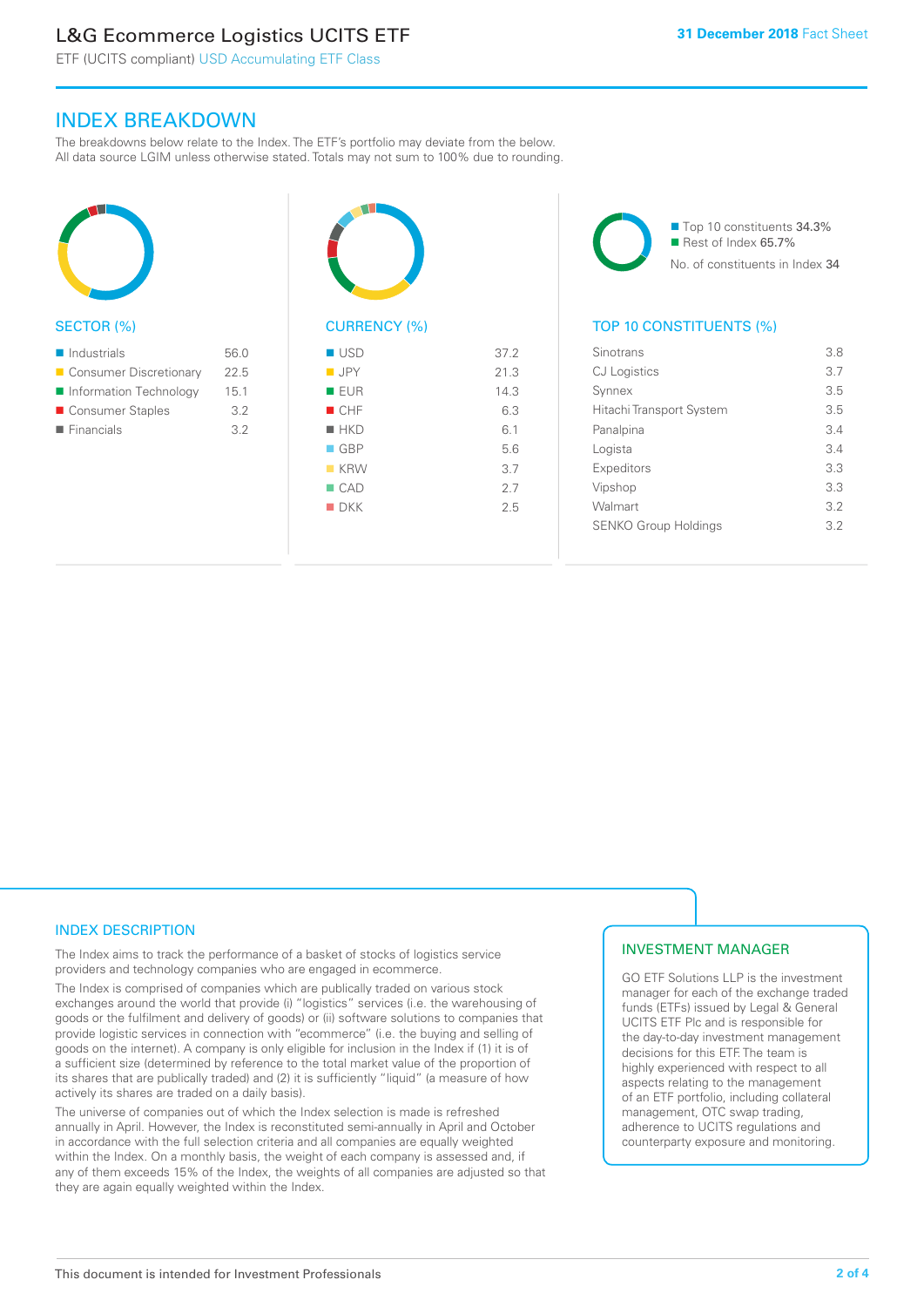# L&G Ecommerce Logistics UCITS ETF

ETF (UCITS compliant) USD Accumulating ETF Class

### KEY RISKS

- An investment in the ETF involves a significant degree of risk. Any decision to invest should be based on the information contained in the relevant prospectus. Prospective investors should obtain their own independent accounting, tax and legal advice and should consult their own professional advisers to ascertain the suitability of the ETF as an investment.
- The value of the shares in the ETF is directly affected by increases and decreases in the value of the Index. Accordingly the value of a share in the ETF may go up or down and a shareholder may lose some or the entire amount invested.
- The ETF's ability to closely track the Index will be affected by its ability to purchase and/or sell the Index constituents and any legal or regulatory restrictions or disruptions affecting them.
- The ETF's ability to closely track the Index will also be affected by transaction costs and taxes incurred when adjusting its investment portfolio generally and/ or to mirror any periodic adjustments to the constituents of the Index. There can be no certainty that ETF shares can always be bought or sold on a stock exchange or that the market price at which the ETF shares may be traded on a stock exchange will reflect the performance of the Index.
- The ETF is subject to the risk that third party service providers (such as a bank entering into swaps with the ETF or the ETF's depositary) may go bankrupt or fail to pay money due to the ETF or return property belonging to the ETF.
- As the Index includes micro, small and medium-sized publicly traded companies, the ETF is subject to the risk that such companies may be more vulnerable to adverse business or economic events and greater and more unpredictable price changes than larger companies or the stock market as a whole.
- Companies that provide logistics services or software solutions to logistic service providers in connection with ecommerce are particularly vulnerable to changes in business cycles and general reductions in consumer spending resulting from recession or other economic factors. Such factors could lead to a decline in the value of the companies represented in the Index and therefore the ETF.

For more in[form](https://www.lgimetf.com/)ation, please refer to the key investor information document on our website ぴ

### TRADING INFORMATION

| <b>Exchange</b>           | <b>Currency ISIN</b> |                      | <b>SEDOL</b>   | <b>Ticker</b> | <b>Bloomberg</b> |
|---------------------------|----------------------|----------------------|----------------|---------------|------------------|
| London Stock Exchange USD |                      | IE00BF0M6N54         | BFOM6N5 ECOM   |               | ECOM I N         |
| London Stock Exchange GBP |                      | IE00BF0M6N54         | <b>BF0M776</b> | <b>FCOG</b>   | FCOG IN          |
| Deutsche Börse            | <b>EUR</b>           | DE000A2H9VH7 BFMYF87 |                | FTI H         | ETLH GY          |
| Borsa Italiana            | <b>EUR</b>           | IE00BF0M6N54         | <b>BF0M787</b> | <b>FCOM</b>   | ECOM IM          |
| <b>NYSE Euronext</b>      | <b>FUR</b>           | IE00BF0M6N54         | BF0M7B0        | <b>FCOM</b>   | FCOM NA          |

The currency shown is the trading currency of the listing.



### SPOTLIGHT ON LEGAL & GENERAL INVESTMENT MANAGEMENT

We are one of Europe's largest asset managers and a major global investor, with assets under management of £984.8 billion (as at 30 June 2018). We work with a wide range of global clients, including pension schemes, sovereign wealth funds, fund distributors and retail investors.

Assets under management include derivative positions and assets managed by LGIMA, an SEC Registered Investment Advisor.

### COUNTRY REGISTRATION



### TO FIND OUT MORE

Visit **lgimetf.com**



### **Index Disclaimer**

The L&G Ecommerce Logistics UCITS ETF (the "ETF") is not sponsored, promoted, sold or supported by Solactive AG. Nor does Solactive AG offer any express or implicit guarantee or assurance either with regard to the results of using the Index and/or Index trade mark or the Index price, at any time or in any other respect.

The Solactive eCommerce Logistics Index Net Total Return (the "Index") is calculated and published by Solactive AG. Solactive AG uses its best efforts to ensure that the Index is calculated correctly. Irrespective of its obligations towards Legal & General UCITS ETF Plc, Solactive AG has no obligation to point out errors in the Index to third parties including, but not limited to, investors and/or financial intermediaries of the ETF. Solactive AG does not guarantee the accuracy and/or the completeness of the Index or any related data, and shall not have any liability for any errors, omissions or interruptions therein.

Neither publication of the Index by Solactive AG, nor the licensing of the Index or Index trade mark, for the purpose of use in connection with the ETF, constitutes a recommendation by Solactive AG to invest capital in said ETF nor does it, in any way, represent an assurance or opinion of Solactive AG with regard to any investment in this ETF. In no event shall Solactive AG have any liability for any lost profits or indirect, punitive, special or consequential damages or losses, even if notified of the possibility thereof.